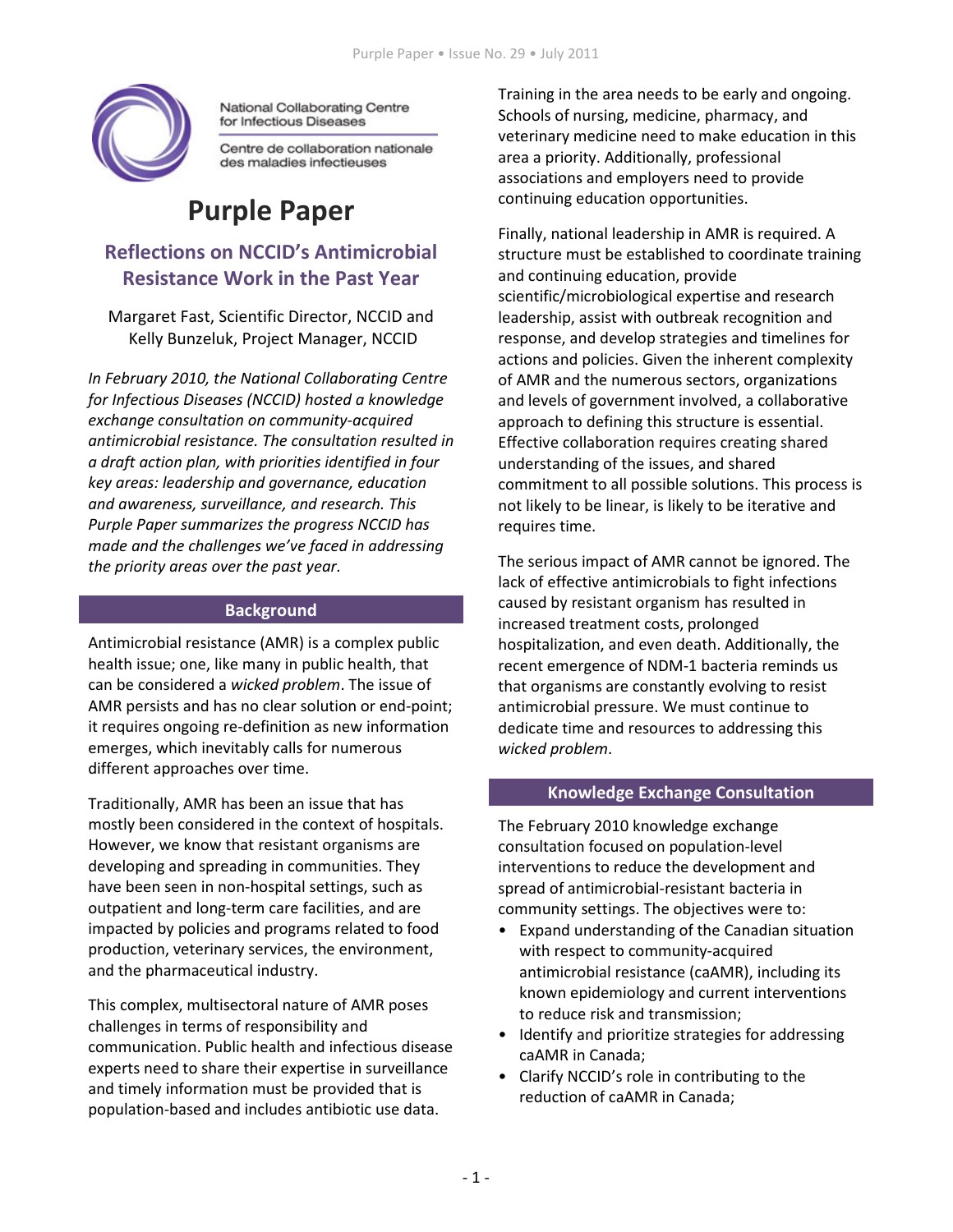- Provide opportunities for meaningful collaboration between human, animal, and environmental health experts; and,
- Provide a venue for the exchange of national and international expertise.

Fifty experts from human, animal, and environmental health fields attended the consultation to share their experience and expertise in caAMR. Participants represented all areas of Canada, as well as the United States and European Union.

Most of the consultation was dedicated to creating a multi-stakeholder action plan tailored to Canadian caAMR needs, requirements, and limitations. Consideration was given to old and new models developed in Canada, as well as those used internationally. For example, the final report written by the Canadian Committee on Antibiotic Resistance, The Pan-Canadian Stakeholder **Consultations on Antimicrobial Resistance** (September 2009), was referenced numerous times as a starting point.

Consultation participants categorized the action plan recommendations into four key areas:

- Leadership and governance
- Education, awareness, and training
- Surveillance
- Research

For some recommendations, we identified and prioritized objectives, actions, and one-year tasks based on their need and potential impact. Responsible individuals or groups and timelines were then proposed.

Please see the NCCID Consultation **Notes** for more information on the action items that were identified and prioritized, as well as a list of consultation participants.

We recognized that not all identified actions could be accomplished in the identified time period or with the resources available. As tasks are accomplished, ongoing action items will be reviewed for feasibility and practicality.

The following sections describe NCCID's activities in the four key AMR areas since spring 2010.

#### **Leadership & Governance**

### **National Governance Structure**

The top priority identified by consultation participants was the need to develop a national governance structure to address AMR issues in Canada. The Public Health Agency of Canada (PHAC), which was represented at the consultation, agreed to explore the idea further.

Leadership and governance are clearly over-arching priorities that require conceptual clarity before concrete actions are possible. While a governance structure was not formalized over the past year, some steps were taken to define a model that would be effective in addressing not only caAMR, but broader AMR issues. The structure must consider the varied perspectives of multiple sectors, including government (federal, provincial/territorial, and regional), non-governmental organizations, academia, and industry.

NCCID participated in a number of committees and task groups, all of which included representation from the federal government, to work toward formalizing a governance structure.

# **PHAC/NCCID AMR Working Group**

As an important step toward coordinating governmental and non-governmental work in the area, Dr. Howard Njoo (PHAC) and Dr. Margaret Fast (NCCID) agreed to co-chair an interim AMR Working Group for one year, beginning in March 2010.

**The PHAC/NCCID AMR Working Group agreed that it was** important to focus on AMR issues in general, not just issues involving community-acquired strains of resistant organisms.

PHAC took on the responsibility for obtaining input and communicating among federal departments and agencies, as well as provincial/territorial ministries. NCCID plays a similar role, but focuses on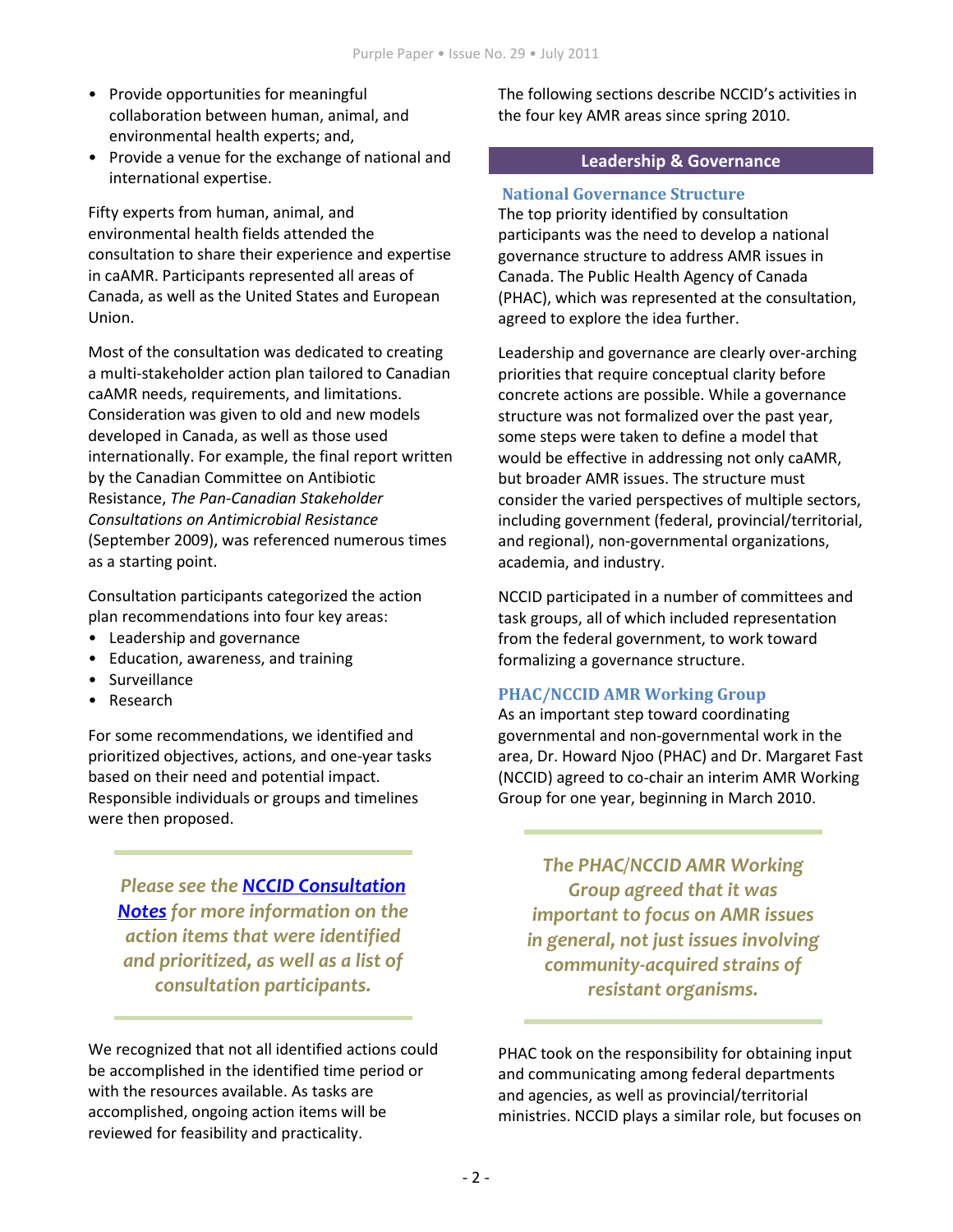non-governmental agencies, professional associations, universities, and individual experts.

Since 2010, the Working Group has met six times, and has agreed to extend the collaboration for at least one more year. Key priorities for our Working Group over the past year included: approving terms of reference, determining a structure for obtaining input from non-governmental organizations, coordinating a Technical Scan document and expert review process, and planning Antibiotic Awareness Day (November 2010) and World Health Day (April 2011) activities.

# **NCCID AMR Expert Group**

The NCCID AMR Expert Group was established in January 2011 and consists of approximately 25 independent experts and government observers. The purpose of the Group is to make recommendations on Canadian priority areas for work on AMR, provide direction on NCCID's AMR activities, and provide expert advice on the content of AMR knowledge products (including printed material and website content). The Expert Group met in February, March, and June 2011, with the next meeting scheduled in early September 2011.

# **Technical Scan**

As an initial activity to begin to address the complexity of AMR in Canada, PHAC developed a draft report that summarized the findings of Canadian and international recommendations to address AMR. The analysis showed that recommendations for integration and coordinated action were consistent throughout the literature. A critical next step that was identified is to engage in broader consultations among federal government departments and agencies, provinces/territories, Canadian institutions, and national associations, using this report as a resource, begin to articulate a coherent way forward to address AMR in Canada.

The report was developed by reviewing recommendations made by Canadian and international governments and non-governmental organizations between 2005 and 2010.

#### **Education, Awareness & Training**

#### **Comprehensive reviews**

Three comprehensive reviews were commissioned by NCCID in 2008 to describe population-level interventions to address caAMR. At the February

2010 consultation, authors of the comprehensive reviews obtained feedback on the documents and incorporated the changes. The finalized documents were then translated, posted online, and distributed to individuals who had previously expressed an interest in NCCID's AMR work. Additionally, executive summaries of the comprehensive reviews and an overview of NCCID's work in AMR were published in the fall edition of the Canadian Journal for Infectious Diseases and Medical Microbiology. Topics included:

- Antimicrobial use and resistance in pigs and chickens
- Alternative practices to antimicrobial use for disease control in commercial feedlots
- Strategies to control caAMR among enteric bacteria and methicillin-resistant Staphylococcus aureus.

# **Antibiotic Awareness Day**

A professional and public awareness event was organized on November 18, 2010, with a focus on reducing antibiotic use by targeting the doctorpatient interaction. The event was modelled on and supported by similar events in the United States (Get Smart About Antibiotics Week) and the European Union (Antibiotic Awareness Day), and partners included: PHAC, the Association of Medical Microbiology and Infectious Disease (AMMI) Canada, the Canadian Foundation for Infectious Diseases, the Community and Hospital Infection Control Association, and Canadian Paediatric Society. Antibiotic Awareness Day activities included:

- Bilingual website (www.AntibioticAwareness.ca): Information for health care providers, patients, and parents; recent news articles; archived webinars.
- Printed prescription pads to improve communication between doctors and patients: Encourages symptomatic treatment of viral respiratory illnesses to reduce the use of antibiotics.
- 'Script' for doctors: Based on research conducted by the European Centre for Disease Prevention and Control (ECDC), the 'script' provides information on how to talk to patients about requests for antibiotics for viral infections.
- Webinar series: Eight live webinars on various AMR topics were hosted on Antibiotic Awareness Day. The webinars have been archived and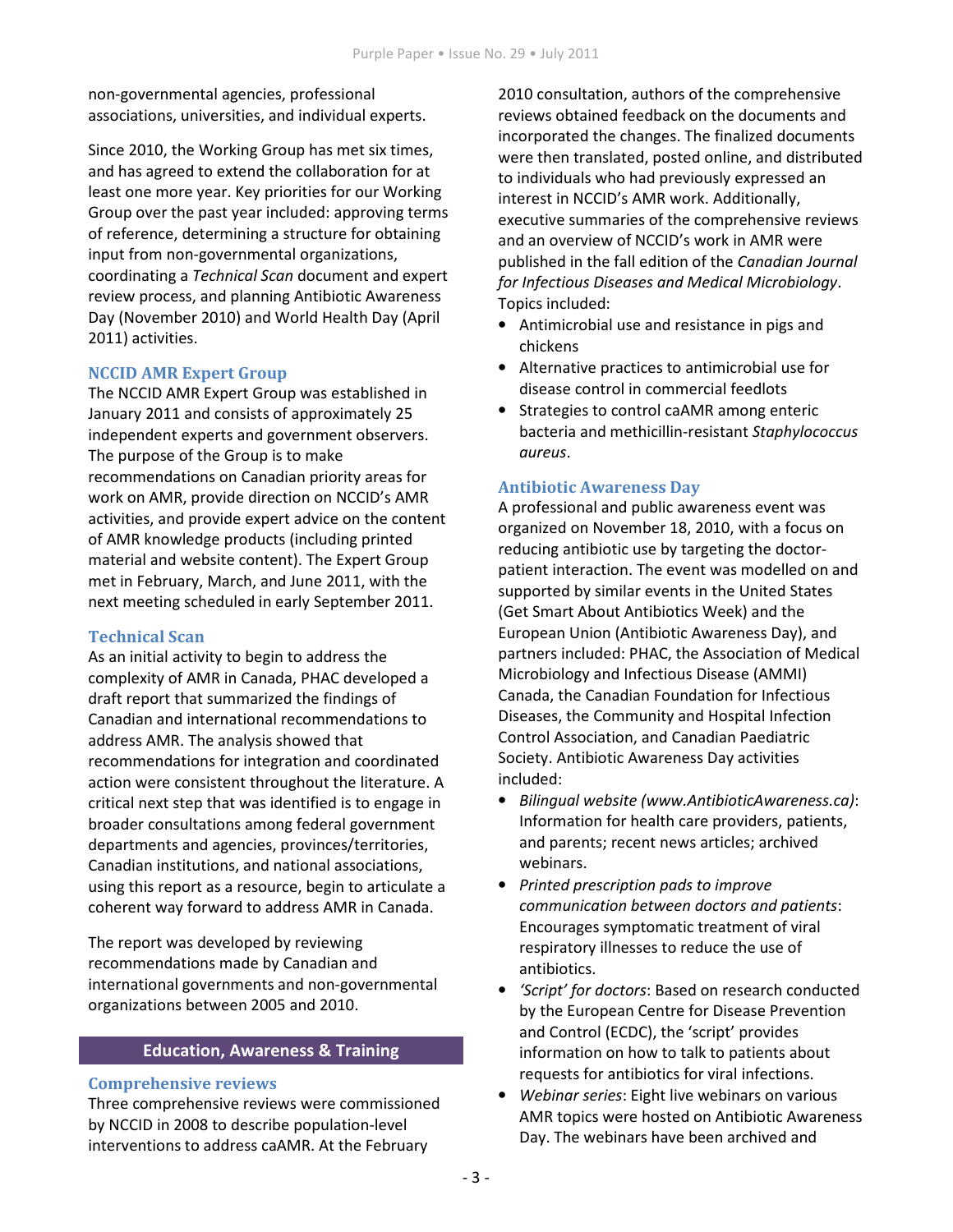remain the most popular page on the website. The webinars were transcribed and are currently being translated.

- Professional colloquium: A colloquium featuring three local expert speakers was hosted at the University of Manitoba on November 19, 2010.
- News release and other promotions: A bilingual news release was issued through a newswire service, and partner organizations promoted the day through electronic newsletters, membership communications, and email reminders.

**The English Antibiotic Awareness** Day webinars reached their maximum capacity, with many participants commenting positively on their value and format. The webinars are archived on www.AntibioticAwareness.ca, and remain the most accessed page of the website.

Plans are underway for an Antibiotic Awareness event in Canada in November 2011. This year's event will build upon the resources and partnerships developed last year and may span a full week.

For more information about **Antibiotic Awareness Day, please** contact us (nccid@icid.com) for a copy of the report, Antibiotic **Awareness Day Review.** 

#### **Communications and Education Task Group**

The Communications and Education Task Group on Antimicrobial Resistance was formalized from the Antibiotic Awareness Day planning committee, and included all planning committee members along with several additional Canadian health organizations. The purpose of the Task Group is to increase awareness of the issue of AMR and what can be done to reduce the emergence and spread of antimicrobial resistant organisms, coordinate

communication and education activities, and provide advice on communication and education priorities for antimicrobial resistance, with a particular focus on professional education. Established in January 2011, the Task Group met biweekly while planning World Health Day activities and worked closely with the NCCID AMR Expert Group to coordinate key messages and develop educational material.

The Communications and Education Task Group is continually working to expand its membership. Current members include:

- National Collaborating Centre for Infectious **Diseases**
- Public Health Agency of Canada
- Association of Medical Microbiology and Infectious Disease Canada
- Canadian Foundation for Infectious Diseases
- Community and Hospital Infection Control **Association Canada**
- Canadian Paediatric Society
- $\bullet$ Do Bugs Need Drugs?
- Canadian Institute of Public Health Inspectors
- Canadian Public Health Association
- Canadian Pharmacists Association

#### **World Health Dav**

For World Health Day 2011, the World Health Organization launched a worldwide campaign on antimicrobial resistance and its global spread. As part of the Canadian response, the Communications and Education Task Group developed and distributed a poster and four new factsheets for professionals. A media release was issued and an awareness event for professionals was hosted in conjunction with the AMMI-CACMID annual conference. Each of the participating Task Group organizations actively supported the day through newsletters to members, media interviews, and website promotions.

# **Professional Education**

NCCID has been working to increase awareness of antimicrobial resistance through presentations about its AMR activities at the following professional events:

- AMMI-CACMID Annual Conference (Montreal, April 2011)
- National Collaborating Centres Spring Training (Niagara, May 2011)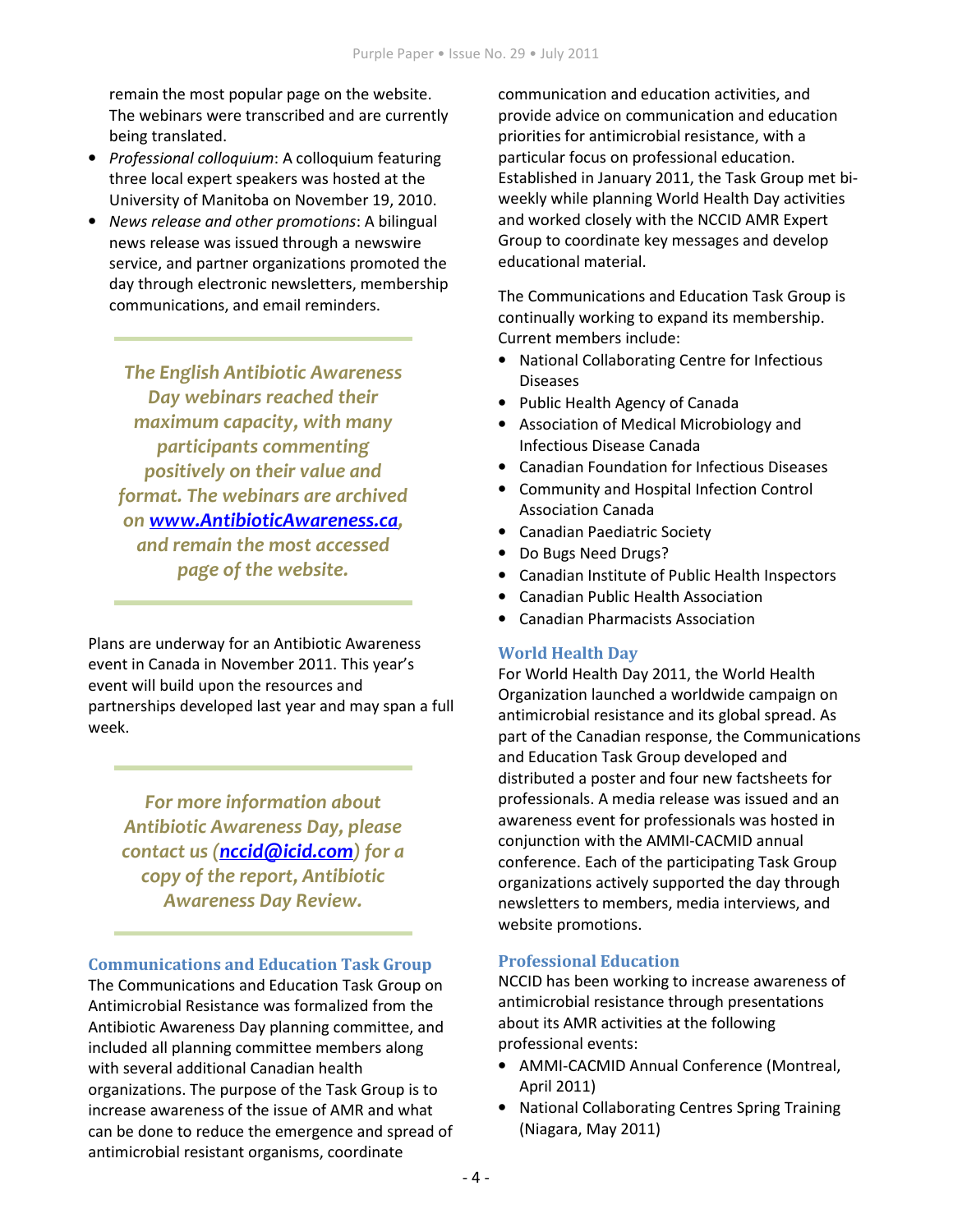- 5<sup>th</sup> National Community Health Nurses of Canada Conference (Halifax, May 2011)
- Community and Hospital Infection Control Association Canada 2011 Conference (Toronto, June 2011)
- Canadian Public Health Association 2011 Annual Conference (Montreal, June 2011)
- 77th Canadian Institute of Public Health **Inspectors National Education Conference** (Halifax, June 2011)

Concerted effort is being made to reach the diverse sectors impacted by AMR issues. We will continue to expand reach by promoting our work through various professional associations and nongovernmental organizations.

# **Surveillance**

At the February 2010 consultation, participants agreed that while much work was being done in the area of AMR surveillance, efforts were fragmented and there was insufficient communication across the country. A priority identified at the consultation was to obtain a better understanding of the information that is currently available. The NCCID AMR Expert Group is considering the value of an inventory of ongoing AMR surveillance programs, as well as a description of information technology solutions for collecting and amalgamating surveillance data, carriage data, and antibiotic usage data.

After identifying strengths and gaps in AMR surveillance in Canada, a priority might be to develop a system to monitor priority organisms/diseases. Consideration will be given to a pilot project that provides data on a sample organism (for example, methicillin-resistant Staphylococcus aureus).

#### **Research**

Little progress has been made by NCCID in the area of AMR research. One possibility in upcoming years will be for NCCID to coordinate an inventory of AMR researchers, projects, and funding agencies. This information could be used to inform research gaps and may encourage funding agencies to address those gaps.

#### **Lessons Learned & Next Steps**

Antimicrobial resistance is a complex issue involving multiple sectors and stakeholder groups. Not only is it a human health issue, it is also an issue impacted by decisions made by agricultural scientists and food producers, veterinarians, environmental experts, pharmacists and pharmaceutical companies, and policy-makers at all levels. All stakeholders need to understand the varied positions in order to have intelligent dialogue about the different interpretations of the issue and to exercise collective intelligence about how to address it.

A great deal of work has been done in Canada to prevent the emergence and spread of antimicrobial resistant bacteria. However, the complex nature of the issue has resulted in some fragmented or duplicated activities, inadequate communication among sectors, and little coordination. Over the past year, NCCID has been working with a variety of government agencies, professional associations, non-governmental organizations, and independent experts to bring people together to address some of these gaps.

The complex, multisectoral nature of AMR requires an ongoing, concerted effort by government and non-government organizations. While the task of addressing wicked problems like AMR may seem daunting, NCCID is focusing its efforts on knowledge translation and collaborative partnership activities.

Working collaboratively requires a great deal of time and energy. While progress appears slow, many gains have been made. A number of working groups were established to obtain expertise from the government, communications, and individual perspectives. This resulted in a new website and numerous education products, as well as events recognizing Antibiotic Awareness Day and World Health Day. Additionally, an analysis of national and international gaps was produced, and it is anticipated that feedback on the document will